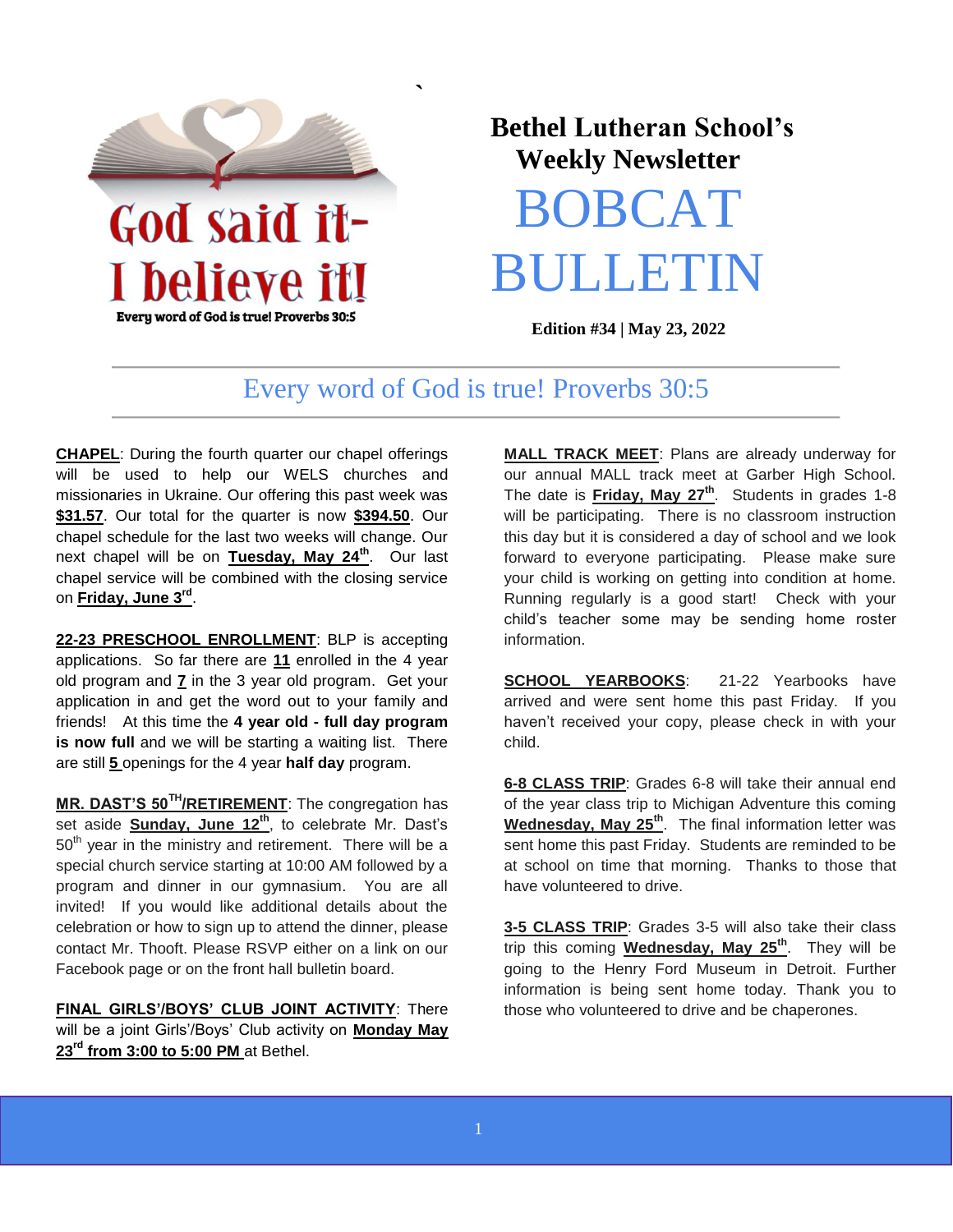**PRE-K 3 AND 4 FAREWELL**: There will be a special farewell for students and families of both Preschool classes on **Wednesday, May 25th from 6:30 - 7:30 PM**.

**MEMORIAL DAY**: BLS will not have school on **Monday, May 30th**, as our nation celebrates Memorial Day. Please consider attending with your family, one of the many short services offered in our community. It is important to remember the sacrifices so many have made for our freedoms on our behalf.

**BAND CONCERT**: Students in grades 6-8 taking band lessons from Mrs. Perkins will have a concert for Bethel staff and students on **Tuesday, May 31st at 1:00 PM**. Some of the details are still pending, but we are all looking forward to their performance.

**MLS TRACK MEET**: Students in grades 5-8 have the opportunity to participate in another track meet being held at the Cardinal Field of Michigan Lutheran Seminary (4332 N. Mackinaw Rd) on **Wednesday, June 1 st** . **The MLS meet starts at 11:00 AM**. Athletes will be **dismissed from school at 10:00 AM.** A roster of events and entrants is attached to this newsletter

**RECORDS DAY**: There will be a half day of school on **Thursday, June 2nd**. Your staff will use the afternoon to finalize report cards and other permanent file reports. Classes will dismiss at noon.

**LAST DAY FOR PRE-K 3**: The last day of school for our Pre-K 3 year old students is **Tuesday, May 24th**. We look forward to seeing most of them back as Pre-K 4 year old students next year. It was a great pleasure to serve these students and their families this past year. Have a great summer!

**LAST DAY FOR PRE-K 4**: Our last day of school for our Pre-K 4 year old students is on **Wednesday, May 25th**. Many of our 4 year olds will be moving on to our Kindergarten, so we will see them again in the fall. To those moving on to other schools, God's blessings! It was a great pleasure to serve these students and their families this past year. Have a great summer!

**END OF QUARTER/REPORT CARDS:** The 4<sup>th</sup> quarter of the school year will end on **Friday, June 3rd**. Report cards will be handed out before your child is dismissed for the year. Nothing needs to be returned to school.

**LAST DAY**: **Friday, June 3rd**, is the last day of school. Classes will be dismissed for the year after the closing service and awards assembly.

**CLOSING SERVICE**: Our school year will close with a special chapel service starting at **11:00 AM** on **Friday, June 3rd**. We hope all of you can attend.

**AWARDS ASSEMBLY**: Right after the closing service, starting approximately at 11:30 AM, BLS will have its annual awards assembly. During the assembly BLS will recognize all those students who have participated in extracurricular activities. Please plan to attend.

**GRADUATION SUNDAY**: **Sunday, June 5th** is Bethel's Graduation Sunday. During the 10:00 AM service, our 8<sup>th</sup> graders will graduate from BLS. All other graduates of our congregation will also be recognized. If you have a graduate in your family, please fill out the special form used for this purpose and return it to me right away. Forms were placed in your church mail box, there are some on the tables in the back of the church.. Graduating from BLS are:

**Emma Figley Markus Herrera Silas Killinger James Krohn Connor McGehee Logan Szostek**

**BIRTHDAYS**: Happy Birthday to: Mrs. Virant 5/23 Pastor Killinger 5/29

**STUDENTS OF THE WEEK:** Our students of the week

| for this week are: |         |
|--------------------|---------|
| Taylor Thunberg    | Gr. 4   |
| Kameron VanDenBoom | Gr. $1$ |